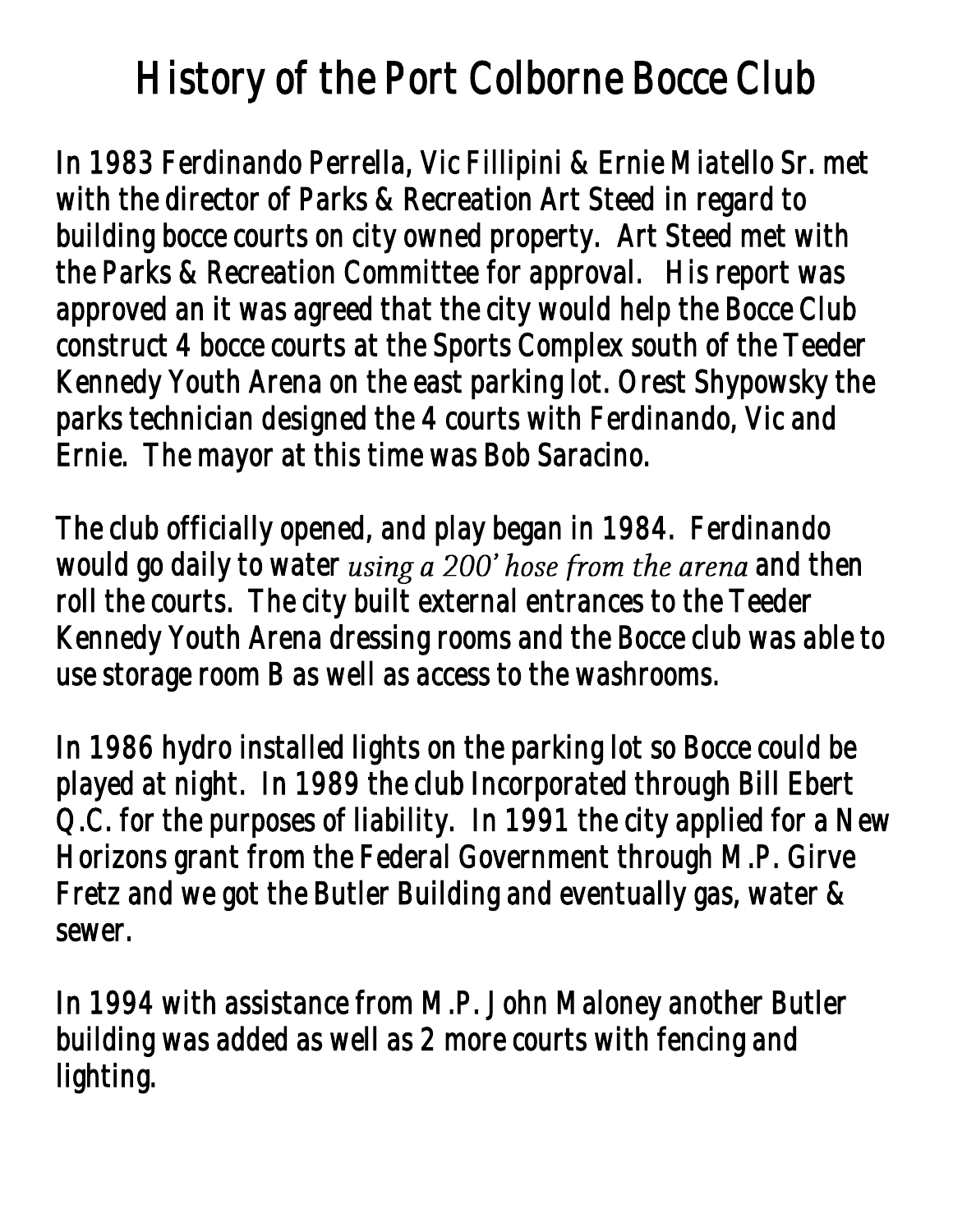*At this time a Liquor licence was applied for and granted with the support of Tom Lannan from the Parks & Recreation department.* 

*Mike Ianandrea with Henry & Norma Midena and Dori Schooley started the Fundraiser for the Special Olympians and the Special Olympians League.* 

*City hall (Tom Lannan & Annette Molenaar) were always cooperative and helpful with the Bocce Club. Anna Nuccitelli would go in regularly during the season to run off club rules and schedules.* 

*In 2007/2008 when City Hall decided it was going to build a new multi function sport complex the Bocce club was asked if they wanted to be a part of it. The members of the Bocce club voted in favor of being a part of the complex.* 

*Although many people were skeptical of the new build and worried about how many people would come back after being off for 3 years the club came back stronger than ever.* 

*The club started with just a few members and 4 courts then grew to 6 courts and 105 active members in 2010 when the club was shut down for the rebuild.* 

*The club reopened in the Spring of 2013 and grew to 228 members. Our current active lifetime membership is now 326. We now run 3*  leagues (Men's, Women's and Mixed). We also have about 60 *Special Olympians continue to play in the Tuesday Night league.*